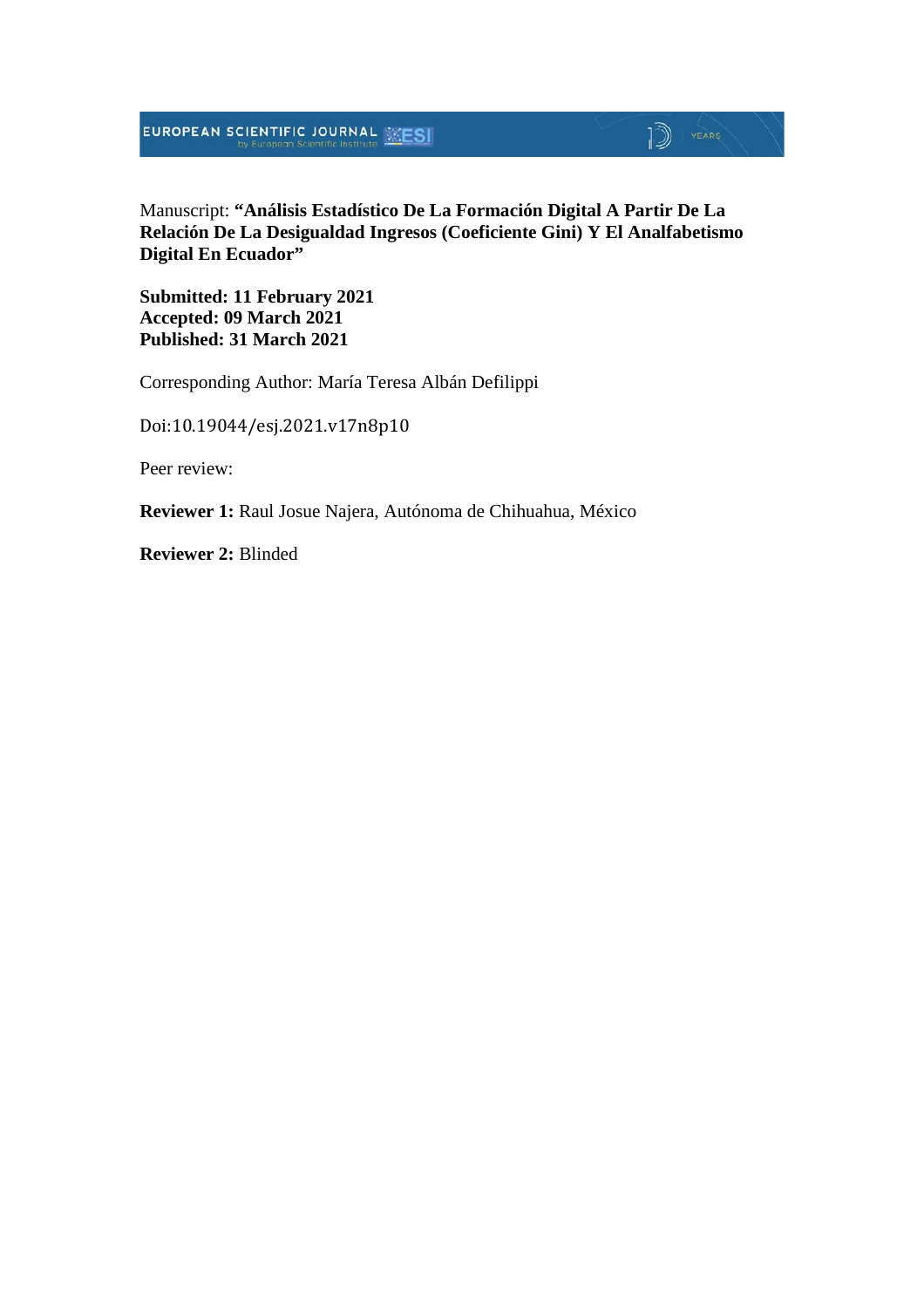# **ESJ** *Manuscript Evaluation Form 2020*

This form is designed to summarize the manuscript peer review that you have completed and to ensure that you have considered all appropriate criteria in your review. Your review should provide a clear statement, to the authors and editors, of the modifications necessary before the paper can be published or the specific reasons for rejection.

Please respond within the appointed time so that we can give the authors timely responses and feedback.

NOTE: ESJ promotes peer review procedure based on scientific validity and technical quality of the paper (not perceived the impact). You are also not required to do proofreading of the paper. It could be recommended as part of the revision. *ESJ editorial office would like to express its special gratitude for your time and efforts. Our editorial team is a substantial reason that stands ESJ out from the crowd!* 

| Reviewer Name: Raul Josue Najera                                                                              | Email:                        |  |
|---------------------------------------------------------------------------------------------------------------|-------------------------------|--|
| University/Country: Autónoma de Chihuahua, México                                                             |                               |  |
| Date Manuscript Received: feb 15                                                                              | Date Review Report Submitted: |  |
| Manuscript Title: Impacto de la formación digital para la oportunidad laboral en ecuador                      |                               |  |
|                                                                                                               |                               |  |
| <b>ESJ Manuscript Number:</b>                                                                                 |                               |  |
| You agree your name is revealed to the author of the paper:<br>$Yes/No$                                       |                               |  |
|                                                                                                               |                               |  |
| You approve, your name as a reviewer of this paper, is available in the "review history" of the paper: Yes/No |                               |  |
| You approve, this review report is available in the "review history" of the paper: $Yes/No$                   |                               |  |

### **Evaluation Criteria:**

**Please give each evaluation item a numeric rating on a 5-point scale, along with a thorough explanation for each point rating.**

| <i><b>Questions</b></i>                                                                          | <b>Rating Result</b><br>[Poor] $1-5$<br>[Excellent] |
|--------------------------------------------------------------------------------------------------|-----------------------------------------------------|
| 1. The title is clear and it is adequate to the content of the<br>article.                       | 4                                                   |
| ( <i>Please insert your comments</i> )<br>Sugiero reemplazar la palabra "impacto" por "relacion" |                                                     |
| 2. The abstract clearly presents objects, methods and<br>results.                                |                                                     |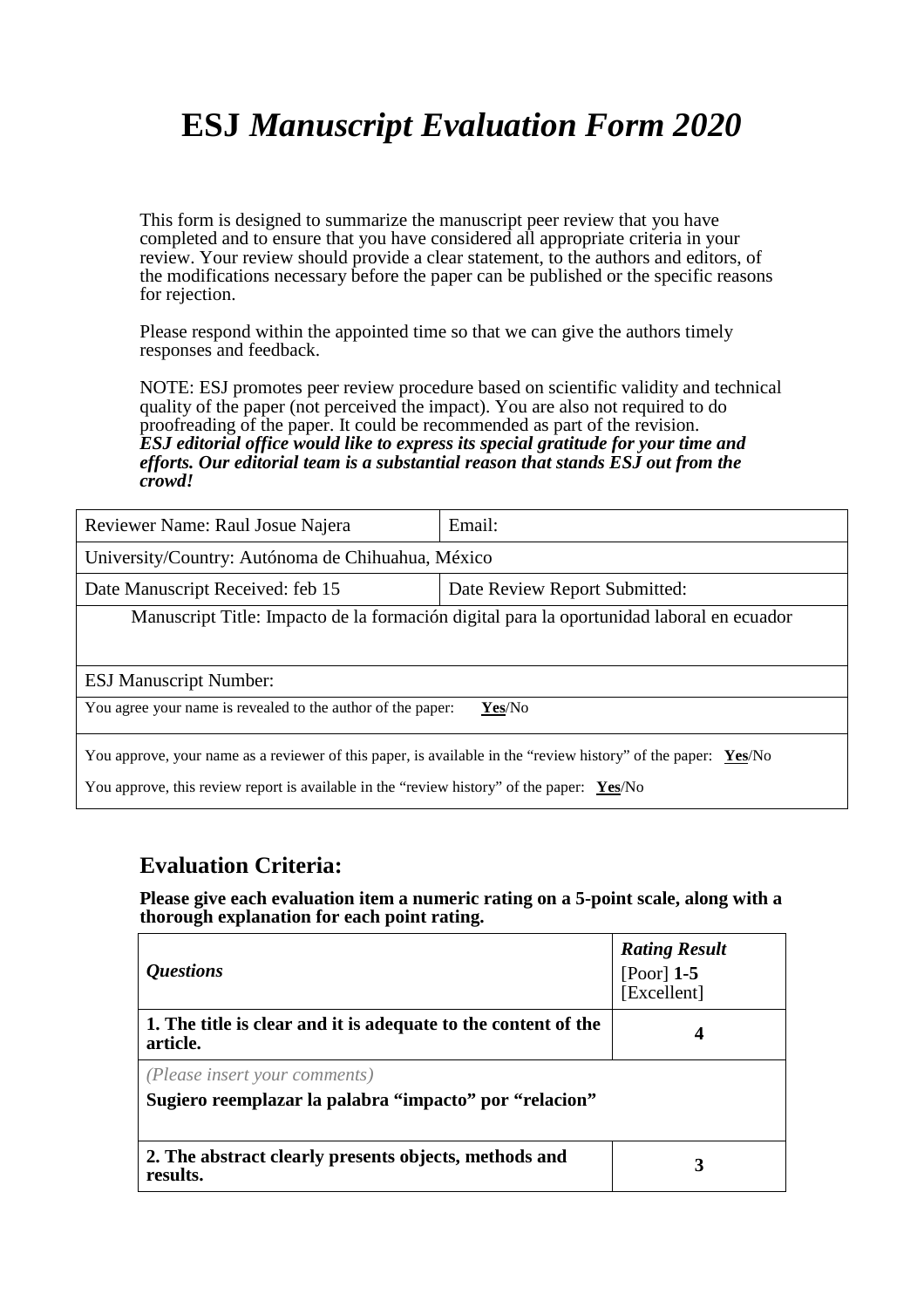| (Please insert your comments) recomiendo escribir los resultados en porcentajes,<br>indices y valores de significancia                                                                                                                                                                                                                                                                                                                                                                                                                                                                                                                                                                                                   |   |  |
|--------------------------------------------------------------------------------------------------------------------------------------------------------------------------------------------------------------------------------------------------------------------------------------------------------------------------------------------------------------------------------------------------------------------------------------------------------------------------------------------------------------------------------------------------------------------------------------------------------------------------------------------------------------------------------------------------------------------------|---|--|
| 3. There are few grammatical errors and spelling<br>mistakes in this article.                                                                                                                                                                                                                                                                                                                                                                                                                                                                                                                                                                                                                                            | 3 |  |
| (Please insert your comments)                                                                                                                                                                                                                                                                                                                                                                                                                                                                                                                                                                                                                                                                                            |   |  |
| Si, se recomienda revisar todo el documento en búsqueda de errores                                                                                                                                                                                                                                                                                                                                                                                                                                                                                                                                                                                                                                                       |   |  |
| 4. The study methods are explained clearly.                                                                                                                                                                                                                                                                                                                                                                                                                                                                                                                                                                                                                                                                              | 3 |  |
| (Please insert your comments)                                                                                                                                                                                                                                                                                                                                                                                                                                                                                                                                                                                                                                                                                            |   |  |
| Presenta información innecesaria, accesoria.                                                                                                                                                                                                                                                                                                                                                                                                                                                                                                                                                                                                                                                                             |   |  |
| Revisar lineamientos de la revista sobre el uso de escritura con subrayado                                                                                                                                                                                                                                                                                                                                                                                                                                                                                                                                                                                                                                               |   |  |
| Especificar que tipo de regresión lineal fue utilizada: simple, multiple                                                                                                                                                                                                                                                                                                                                                                                                                                                                                                                                                                                                                                                 |   |  |
| 5. The results are clear and do not contain errors.                                                                                                                                                                                                                                                                                                                                                                                                                                                                                                                                                                                                                                                                      | 3 |  |
| (Please insert your comments)<br>Revisar el formato de la revista sobre los apartados y ajustar su documento.<br>Elegir solo los resultados que respondan a su objetivo del estudio<br>Describir todas las tablas que presenta y hacer referencia a las mismas.<br>En la figura 4 agregar título a los ejes o eliminar en caso de que presente<br>información duplicada. Describir                                                                                                                                                                                                                                                                                                                                       |   |  |
| 6. The conclusions or summary are accurate and<br>supported by the content.                                                                                                                                                                                                                                                                                                                                                                                                                                                                                                                                                                                                                                              | 3 |  |
| (Please insert your comments)<br>Ajustarse a sus resultados. Parece que sí lo hizo, pero en realidad redactó<br>propuestas para los actores sociopolíticos del fenómeno pobreza-analfabetizmo<br>digital.<br>Para corregir este error común, sugiero responder a las preguntas:<br>Cuanto mejora la pobreza cuando el valor de analfabetismo es menor, según su<br>ecuación.<br>Que significa el valor de 0.438? y de 0.003?<br>Como preguntas adicionales<br>Ha observado que el porcentaje de analfabetismo se ha reducido? Y ademas se<br>observa según la tabla 4 una tendencia sobre el índice de GINI a acercarse a 0,<br>lo que significa mas igualdad en los ingresos<br>La pobreza es un fenómeno unifactorial? |   |  |
|                                                                                                                                                                                                                                                                                                                                                                                                                                                                                                                                                                                                                                                                                                                          |   |  |
| 7. The references are comprehensive and appropriate.                                                                                                                                                                                                                                                                                                                                                                                                                                                                                                                                                                                                                                                                     | 4 |  |
| (Please insert your comments)                                                                                                                                                                                                                                                                                                                                                                                                                                                                                                                                                                                                                                                                                            |   |  |

**Overall Recommendation** (mark an X with your recommendation):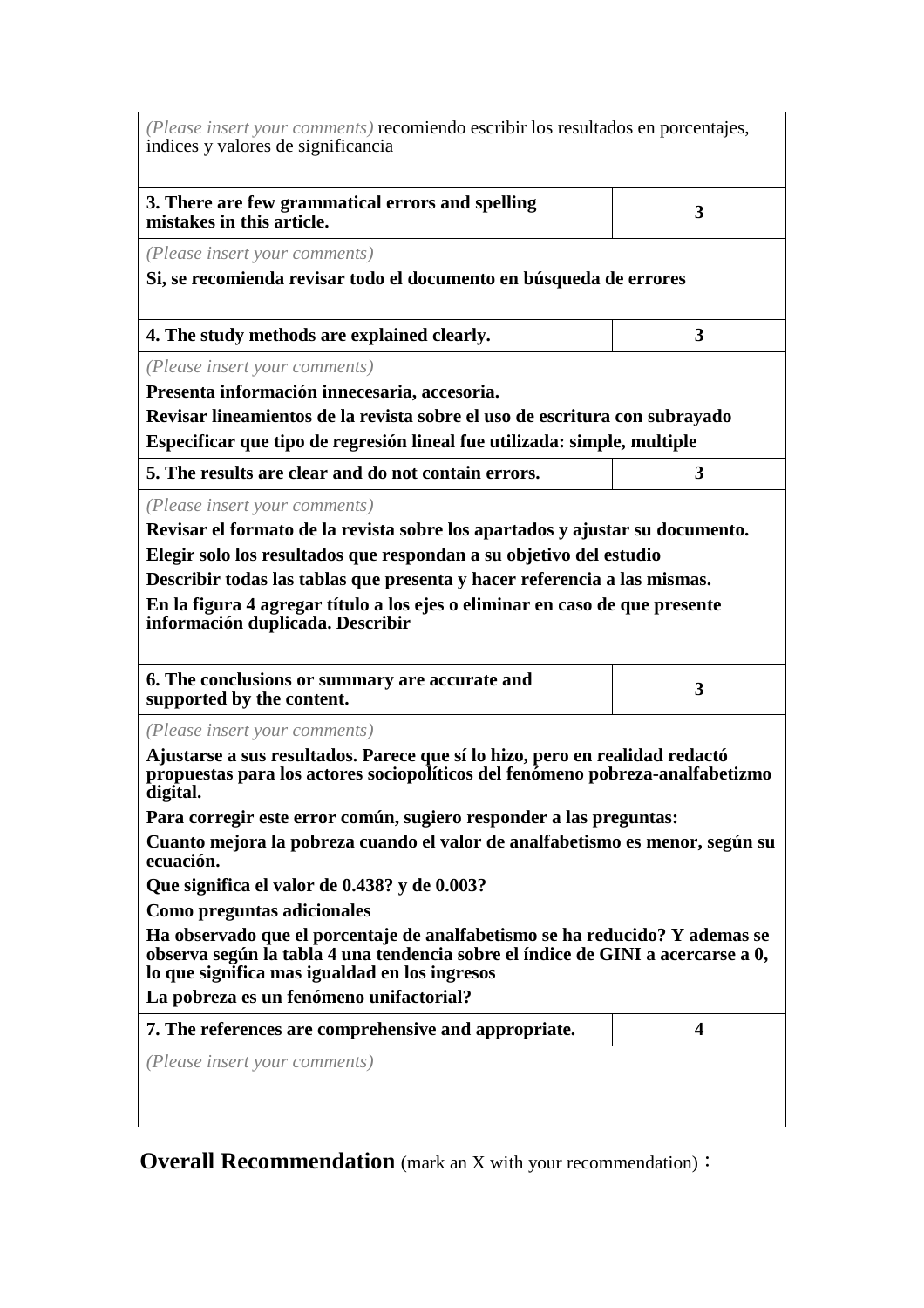| Accepted, no revision needed               |   |
|--------------------------------------------|---|
| Accepted, minor revision needed            |   |
| Return for major revision and resubmission | X |
| Reject                                     |   |

### **Comments and Suggestions to the Author(s):**

Creo que, en términos operacionales, la información presenta solidez sobre todo que el enfoque es establecer la relación entre el nivel de analfabetismo y la pobreza, lo cual socialmente es de suficiente relevancia. Sin embargo, deberá ajustar a nivel científico, ordenando las variables, eligiendo los resultados de mayor pertinencia, y discutiendo los hallazgos principales del estudio

**EUROPEAN SCIENTIFIC JOURNAL SESI** 

 $\mathbb{D}$  YEARS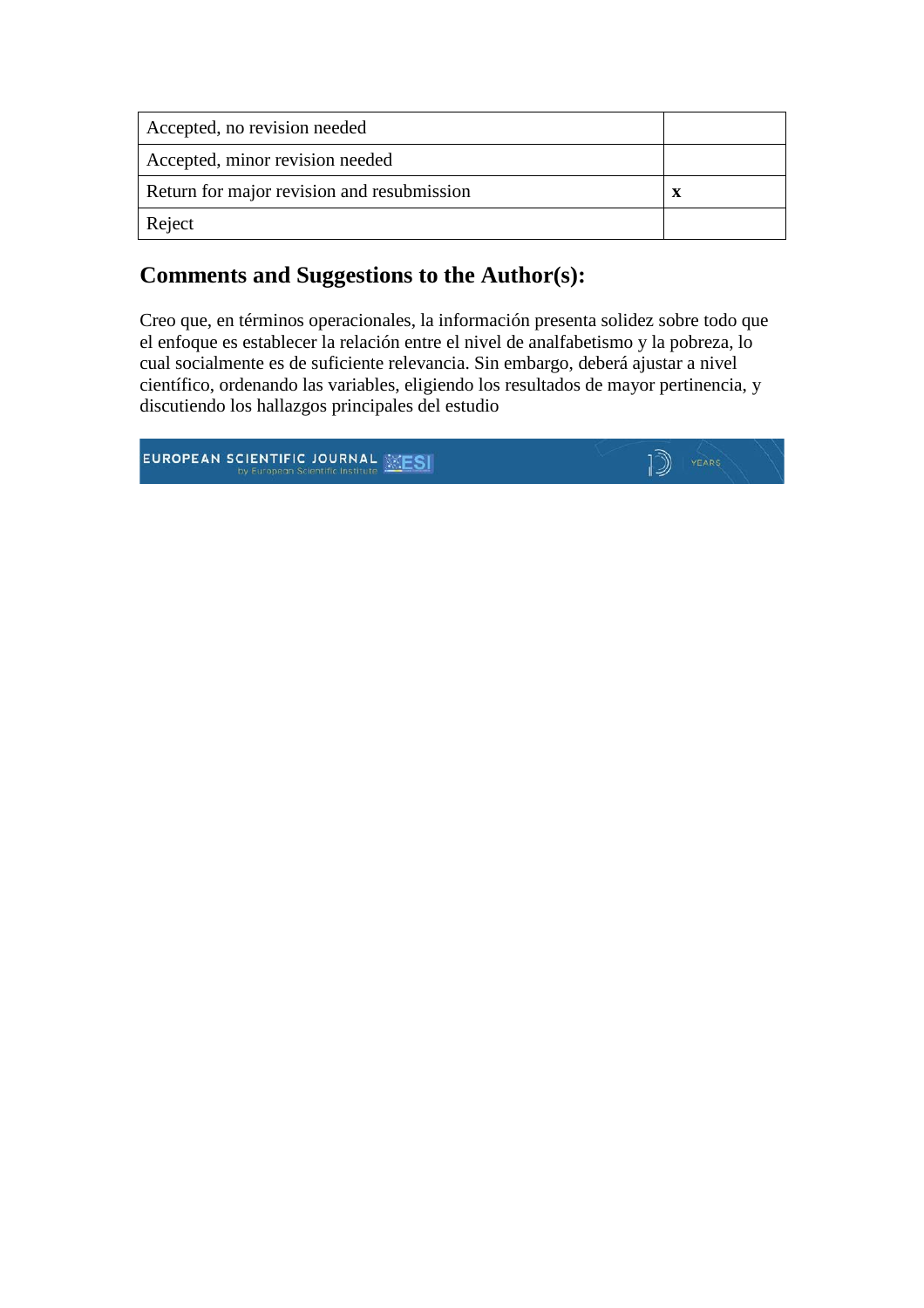# **ESJ** *Manuscript Evaluation Form 2021*

This form is designed to summarize the manuscript peer review that you have completed and to ensure that you have considered all appropriate criteria in your review. Your review should provide a clear statement, to the authors and editors, of the modifications necessary before the paper can be published or the specific reasons for rejection.

Please respond within the appointed time so that we can give the authors timely responses and feedback.

NOTE: ESJ promotes peer review procedure based on scientific validity and technical quality of the paper (not perceived the impact). You are also not required to do proofreading of the paper. It could be recommended as part of the revision. *ESJ editorial office would like to express its special gratitude for your time and efforts. Our editorial team is a substantial reason that stands ESJ out from the crowd!* 

| <b>Reviewer Name:</b>                                                                                     | Email:                                   |  |
|-----------------------------------------------------------------------------------------------------------|------------------------------------------|--|
| University/Country:                                                                                       |                                          |  |
| Date Manuscript Received: 16/02/2021                                                                      | Date Review Report Submitted: 23/02/2021 |  |
| Manuscript Title: IMPACTO DE LA FORMACIÓN DIGITAL PARA LA OPORTUNIDAD<br><b>LABORAL EN ECUADOR</b>        |                                          |  |
| ESJ Manuscript Number: 89.01.2021                                                                         |                                          |  |
| You agree your name is revealed to the author of the paper:<br>N <sub>0</sub>                             |                                          |  |
| You approve, your name as a reviewer of this paper, is available in the "review history" of the paper: No |                                          |  |

You approve, this review report is available in the "review history" of the paper: Yes

### **Evaluation Criteria:**

**Please give each evaluation item a numeric rating on a 5-point scale, along with a thorough explanation for each point rating.**

| <i><b>Questions</b></i>                                                                                                                      | <b>Rating Result</b><br>[Poor] $1-5$<br>[Excellent] |
|----------------------------------------------------------------------------------------------------------------------------------------------|-----------------------------------------------------|
| 1. The title is clear and it is adequate to the content of the<br>article.                                                                   | 2                                                   |
| El título debería indicar, más ajustadamente, el contenido del trabajo.<br>The title should indicate, more closely, the content of the work. |                                                     |
| 2. The abstract clearly presents objects, methods and<br>results.                                                                            | 2                                                   |
| Debe ser reajustado, acorde a lo señalado respecto de lo indicado para el título.                                                            |                                                     |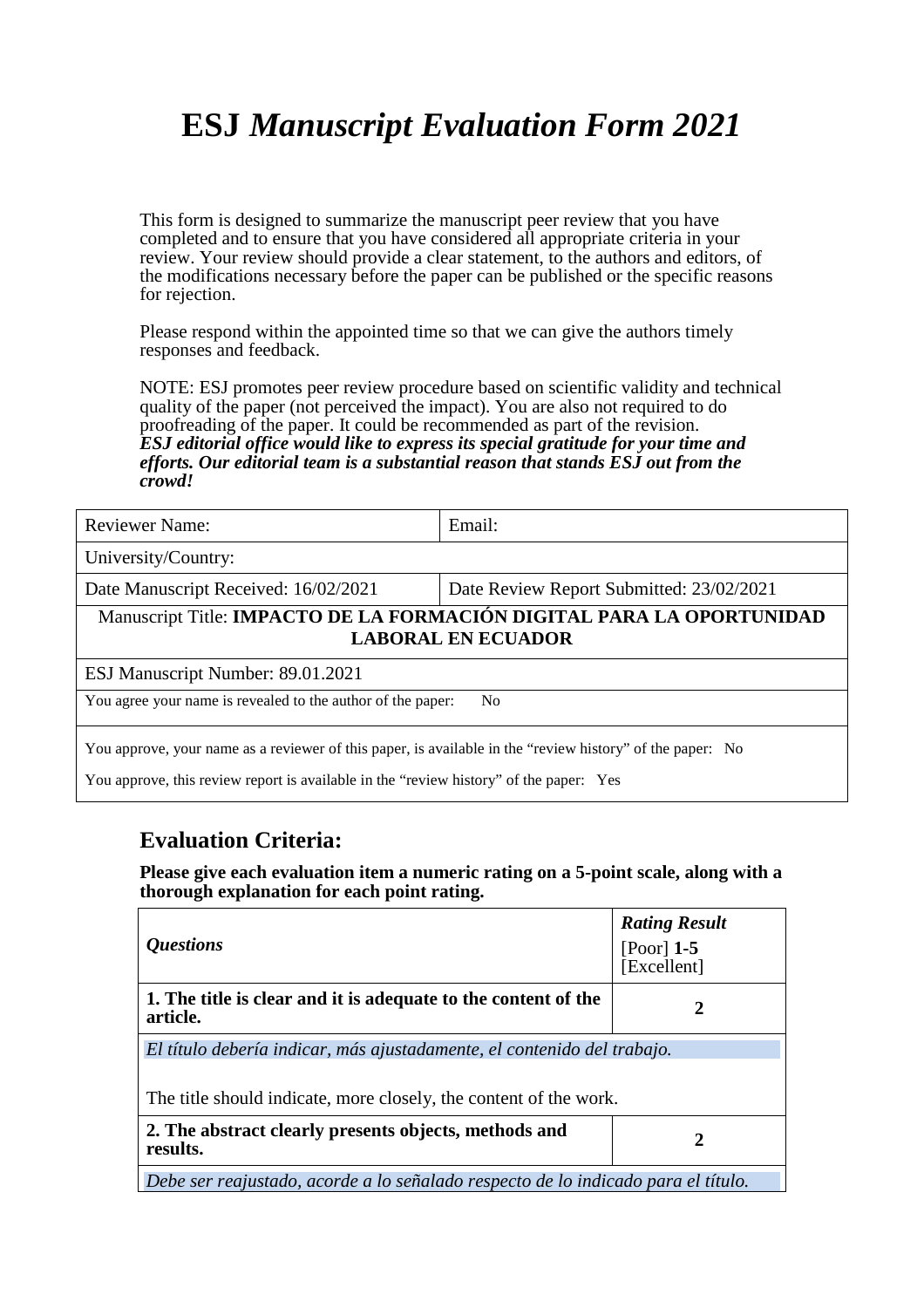*Así como desde lo gramatical, conectores, autores repetidos, etc.* 

It must be readjusted, according to what is indicated with respect to what is indicated for the title. As well as from the grammatical, connectors, repeated authors, etc.

**3. There are few grammatical errors and spelling mistakes in this article. <sup>3</sup>**

*Revisar las estructuras gramaticales, pues no siempre, los párrafos donan claridad de ideas o planteamientos.* 

Review the grammatical structures, as paragraphs do not always provide clarity of ideas or approaches.

**4. The study methods are explained clearly. 3**

*Revisar lo aportado en comentarios. Algunas explicaciones son claras, otras no tanto.*

*Han resuelto relacionar, a mi juicio, dos variables que claramente se sostienen en el modelo de aplicación, pero es débil la relación que hacen a "pobreza por ingreso", porque es un pensamiento abductivo no expuesto en el modelo de análisis propuesto.* 

Review what was contributed in comments. Some explanations are clear, others not so much.

They have resolved to relate, in my opinion, two variables that are clearly sustained in the application model, but their relationship to "income poverty" is weak, because it is an abductive thought not exposed in the proposed analysis model.

**5. The body of the paper is clear and does not contain errors. 2**

*Hay errores gramaticales, mínimos, indicados en el mismo. Ajustar presentación y enunciado de tablas y figuras. Enunciado todo en el documento, mediante comentarios.*

There are minimal grammatical errors indicated in it. Adjust presentation and statement of tables and figures. Stated everything in the document, through comments.

**6. The conclusions or summary are accurate and supported by the content. 3**<br>supported by the content.

*Las conclusiones deben ser revisadas, en tanto y en cuanto ajusten las expresiones de la metodología de estudio. Esto se ha indicado en el documento.*

The conclusions should be reviewed, as long as they adjust the expressions of the study methodology. This has been stated in the document.

| 7. The references are comprehensive and appropriate.                                                                                      |  |
|-------------------------------------------------------------------------------------------------------------------------------------------|--|
| La bibliografía es amplia y rica. Sólo revisar cómo se expone la cita: Ministerio<br>Coordinador de Desarrollo Social. (2017). INFORME DE |  |

The bibliography is wide and rich. Just check how the appointment is exposed: Coordinating Ministry of Social Development. (2017). REPORT…